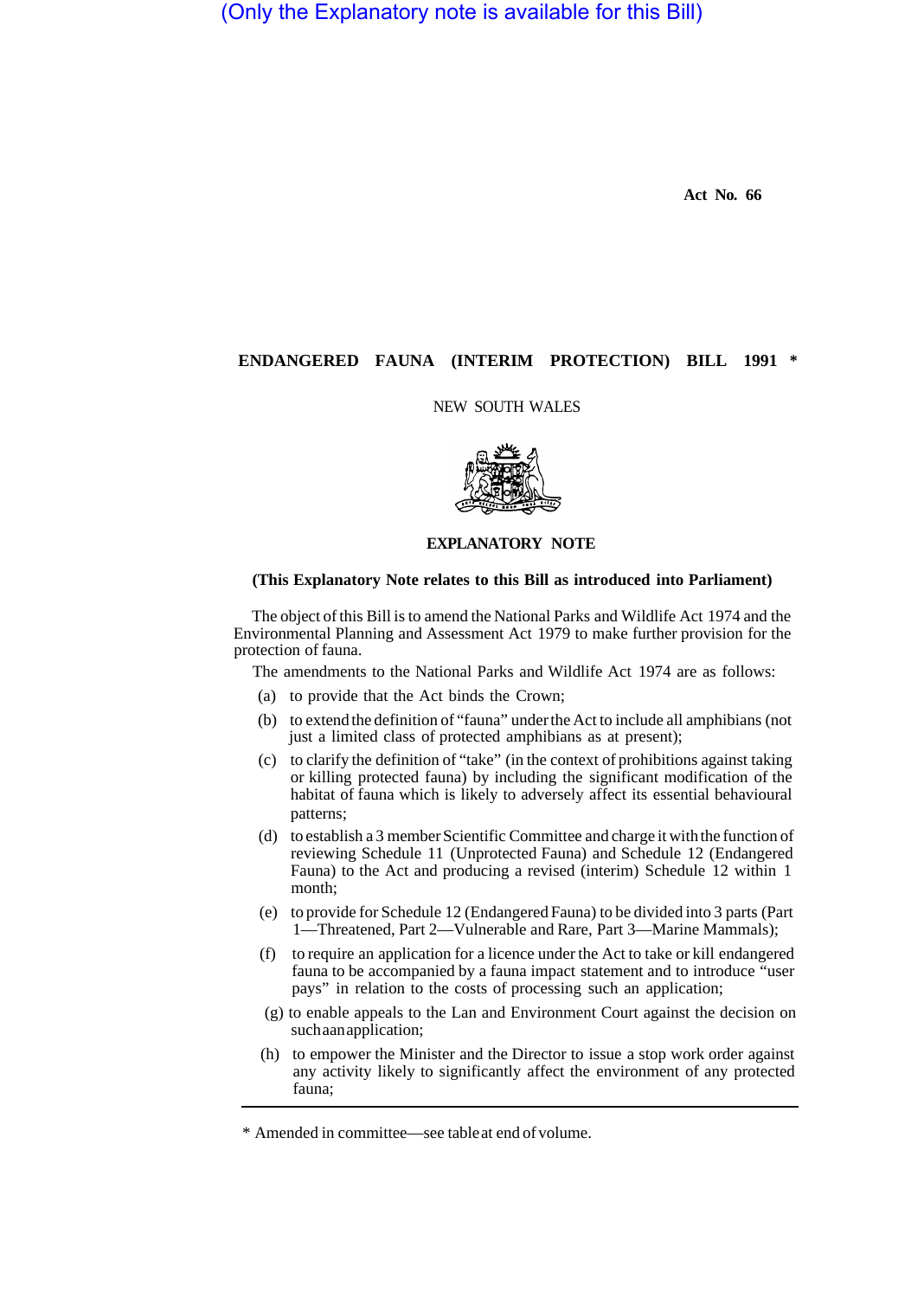- to provide that species are not to be added to the list of unprotected fauna, or added to or removed from the list of endangered fauna, except cm the recommendation of the Scientific Committee; (i)
- to increase penalties for certain offences involving endangered and other protected fauna; (j)
- $(k)$  to permit the taking or killing of protected fauna (other than endangered fauna) where it is essential for the purposes of an activity under a development consent or approval under the Environmental Planning and Assessment Act 1979;
- to permit the taking or killing of endangered fauna where it is essential for the purposes of an activity under a development consent or approval under the Environmental Planning and Assessment Act 1979, but only until the revised (interim) Schedule 12 is in place; (l)
- (m) to provide that section 99 (Taking or killing etc. endangered fauna) does not prevent action being taken that is authorised by the Bush Fires Act 1949;
- $(n)$  to remove the power to confer by regulation exemptions from the provisions dealing with the taking or killing of endangered fauna;
- (o) to provide that proceedings for offences under certain sections of the Act concerning protected fauna may be taken only in the Land and Environment court;
- (p) to make minor, consequential and ancillary amendments.

The amendments to the Environmental Planning and Assessment Act 1979 are as follows:

- (a) to require a development application to be accompanied by a fauna impact statement if the development is likely to significantly affect the environment of protected fauna;
- (b) to provide for the matters that must be taken into account in deciding whether there is likely to be a significant effect on the environment of protected fauna;
- (c) to require consent authorities to take into account the effect of any proposed development on the environment of protected fauna when considering whether to consent to the development;
- (d) to require the preparation of a fauna impact statement (or an environmental impact statement that addresses the same matters) before a determining authority carries out an activity, or approves of the carrying out of an activity, under Part 5 of the Act.

**Clause 1** specifies the short title of the proposed Act.

**Clause 2** lists the objects that the proposed Act is intended to achieve.

**Clause 3** provides for the commencement of the proposed Act on the date of assent to the proposed Act.

**Clause 4** gives effect to Schedule 1.

**Clause 5** gives effect to Schedule 2.

**Clause 6** makes a consequential amendment to the Land and Environment Court Act 1979.